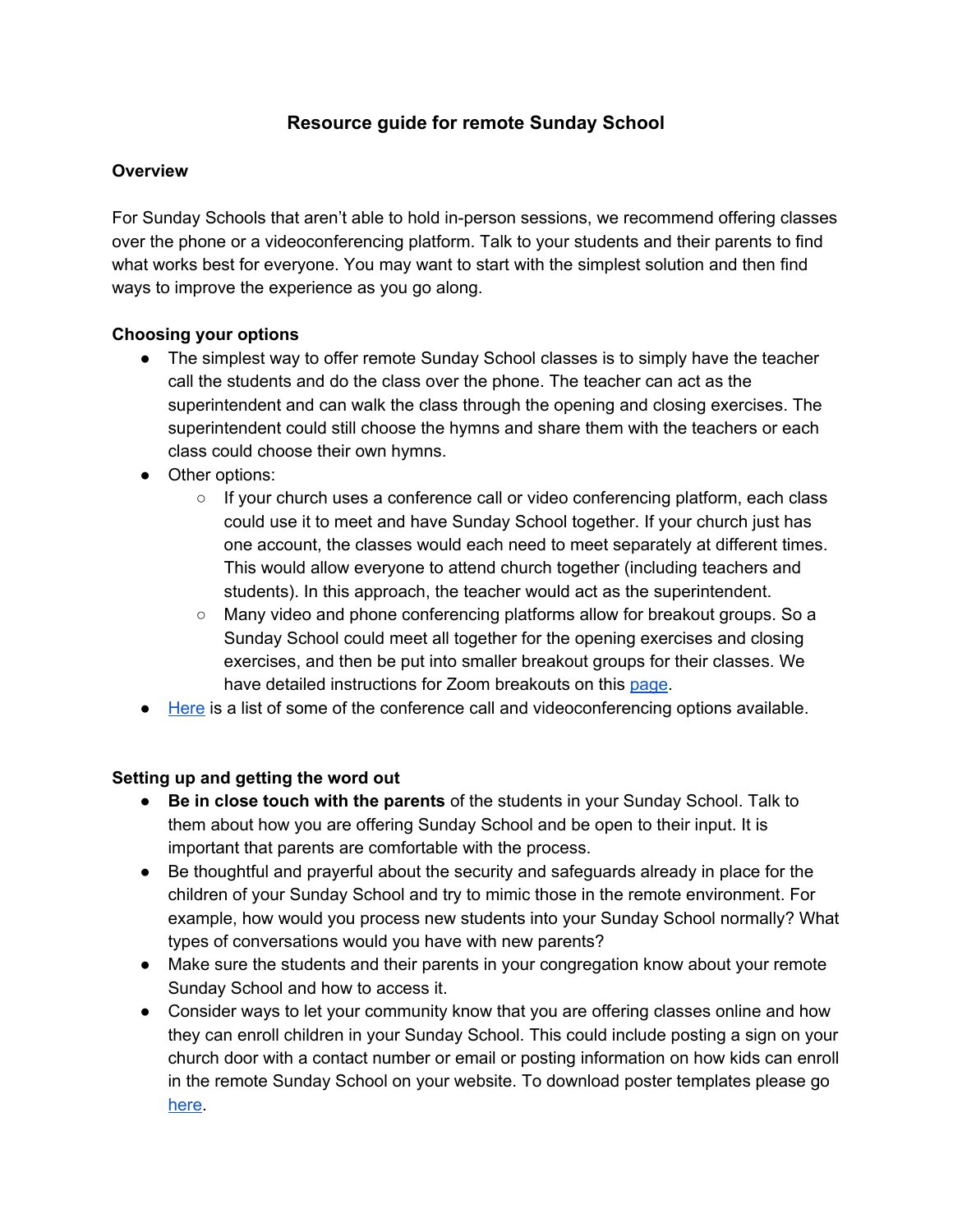● Be in touch with The Mother Church so we can add your information to the [listing](https://docs.google.com/spreadsheets/d/1Z_MTe3HS1VL8tb2uJuDwpkTQkd2F9_RsVdvBLBWEJfQ/edit?usp=sharing) of remote [services](https://docs.google.com/spreadsheets/d/1Z_MTe3HS1VL8tb2uJuDwpkTQkd2F9_RsVdvBLBWEJfQ/edit?usp=sharing) and classes by emailing directory@csps.com.

## **Tips for teachers/superintendents**

- The sound quality will be better if everyone uses headphones with a built-in mic.
- If using video conferencing, make sure you are in a place with good lighting. Position your camera so people can see you easily.
- Do a test run with the technology you have chosen to ensure you understand the functionality and how each component of the Sunday School experience will work in a remote environment.
- Have an initial meeting with the students via the technology you have chosen to make sure they are able to connect and understand the functionality as well.
- Make sure students know how to mute and unmute themselves. Make sure you know how to mute the participants in case of unwanted background noise.
- Teachers might also want to consider ways of connecting with their students during the week. They might want to have virtual meetings to read the Bible Lesson together or continue discussions they've been having in their classes.

## **Hymns and music**

- If you don't have a way to play music during the class, you could always simply choose to read the hymns, perhaps even having each student read a different verse.
- Trying to sing or say the Lord's Prayer together with everyone unmuted is not advisable because of the lag time with the sound. So people can mute themselves when singing or have only one person at a time unmuted for the parts that are said in unison.
- If you are using Zoom and are just using recorded music on your computer or device, you can improve sound quality if you click "share screen" and then "share computer audio" before playing the music.
- If you are playing live music through Zoom (accompaniment for the hymns etc.), for the best sound quality please follow these [directions.](https://docs.google.com/document/d/1HWAK36qskk0rJIt-F45rldaQu2uMPruTzNDG7zlvZME/edit)
- You can find hymn recordings and PDFs of the music [here.](https://www.christianscience.com/additional-resources/churches-societies-and-groups/branch-resources-during-the-pandemic/music-for-branch-church-services) If you open the PDFs on Adobe Acrobat Reader it will display a hymn that has two pages, side to side (vs. needing to scroll up and down).

# **Tips for Teaching:**

- Keep it simple. Plan your class prayerfully like you would when your students were present with you in your Sunday School.
- Just like in your physical Sunday School it is wise to be prepared with the items you will need to teach your class remotely.
- Most video conferencing solutions have ways to share your screen so you can share visuals, play videos, etc. You can also use your computer's camera to show students objects or other visual aids to help illustrate a point.
- Many video conferencing tools have a chat function at the bottom of the screen. You can use this feature to type references you might want the student to look up, e.g. John 1:3.